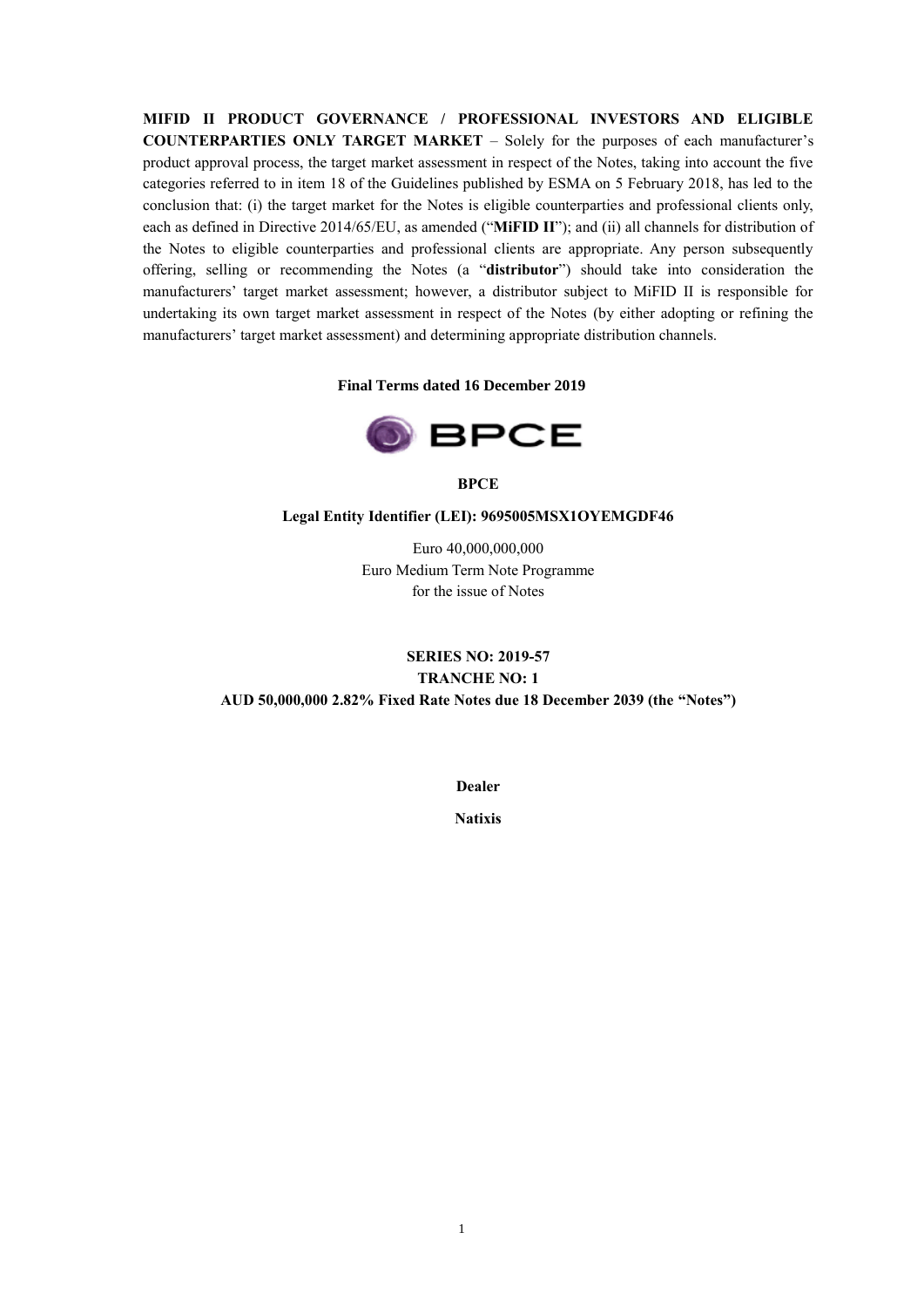#### **PART A – CONTRACTUAL TERMS**

Terms used herein shall be deemed to be defined as such for the purposes of the Conditions (the "**Conditions**") set forth in the base prospectus dated 21 November 2019 which received approval number n°19-539 from the *Autorité des marchés financiers* (the "**AMF**") on 21 November 2019 (the "**Base Prospectus**"), which constitutes a base prospectus for the purposes of the Prospectus Regulation.

This document constitutes the Final Terms of the Notes described herein for the purposes of the Prospectus Regulation and must be read in conjunction with such Base Prospectus in order to obtain all the relevant information. The Base Prospectus is available for viewing at the office of the Fiscal Agent or each of the Paying Agents and on the website of the AMF (www.amf-france.org) and copies may be obtained from BPCE, 50 avenue Pierre Mendès-France, 75013 Paris, France.

| $\mathbf{1}$   | Issuer:                                                                          | <b>BPCE</b>                                                                                                                                                  |
|----------------|----------------------------------------------------------------------------------|--------------------------------------------------------------------------------------------------------------------------------------------------------------|
| $\overline{2}$ | Series Number:<br>(i)                                                            | 2019-57                                                                                                                                                      |
|                | Tranche Number:<br>(ii)                                                          | $\mathbf{1}$                                                                                                                                                 |
| 3              | Specified Currency or Currencies:                                                | Australian Dollars ("AUD")                                                                                                                                   |
| 4              | Aggregate Nominal Amount:                                                        |                                                                                                                                                              |
|                | Series:<br>(i)                                                                   | AUD 50,000,000                                                                                                                                               |
|                | Tranche:<br>(ii)                                                                 | AUD 50,000,000                                                                                                                                               |
| 5              | <b>Issue Price:</b>                                                              | 100 per cent. of the Aggregate Nominal Amount                                                                                                                |
| 6              | Specified Denomination(s):                                                       | AUD 200,000                                                                                                                                                  |
| 7              | <b>Issue Date:</b><br>(i)                                                        | 18 December 2019                                                                                                                                             |
|                | <b>Interest Commencement Date:</b><br>(ii)                                       | <b>Issue Date</b>                                                                                                                                            |
| 8              | <b>Interest Basis:</b>                                                           | 2.82 per cent. Fixed Rate<br>(further particulars specified below)                                                                                           |
| 9              | Maturity Date:                                                                   | 18 December 2039                                                                                                                                             |
| 10             | Redemption Basis:                                                                | Subject to any purchase and cancellation or early<br>redemption, the Notes will be redeemed on the<br>Maturity Date at 100 per cent. of their nominal amount |
| 11             | Change of Interest Basis:                                                        | Not Applicable                                                                                                                                               |
| 12             | Put/Call Options:                                                                | Not Applicable                                                                                                                                               |
| 13             | Status of the Notes:<br>(i)                                                      | Senior Preferred Notes                                                                                                                                       |
|                | Dates of the corporate authorisations<br>(ii)<br>for issuance of Notes obtained: | Decision of the Directoire of the Issuer dated 2 April<br>2019 and of Mr. Jean-Philippe Berthaut, Head of<br>Group Funding dated 9 December 2019             |

### **PROVISIONS RELATING TO INTEREST (IF ANY) PAYABLE**

| 14 | <b>Fixed Rate Note Provisions</b> | Applicable |
|----|-----------------------------------|------------|
|    |                                   |            |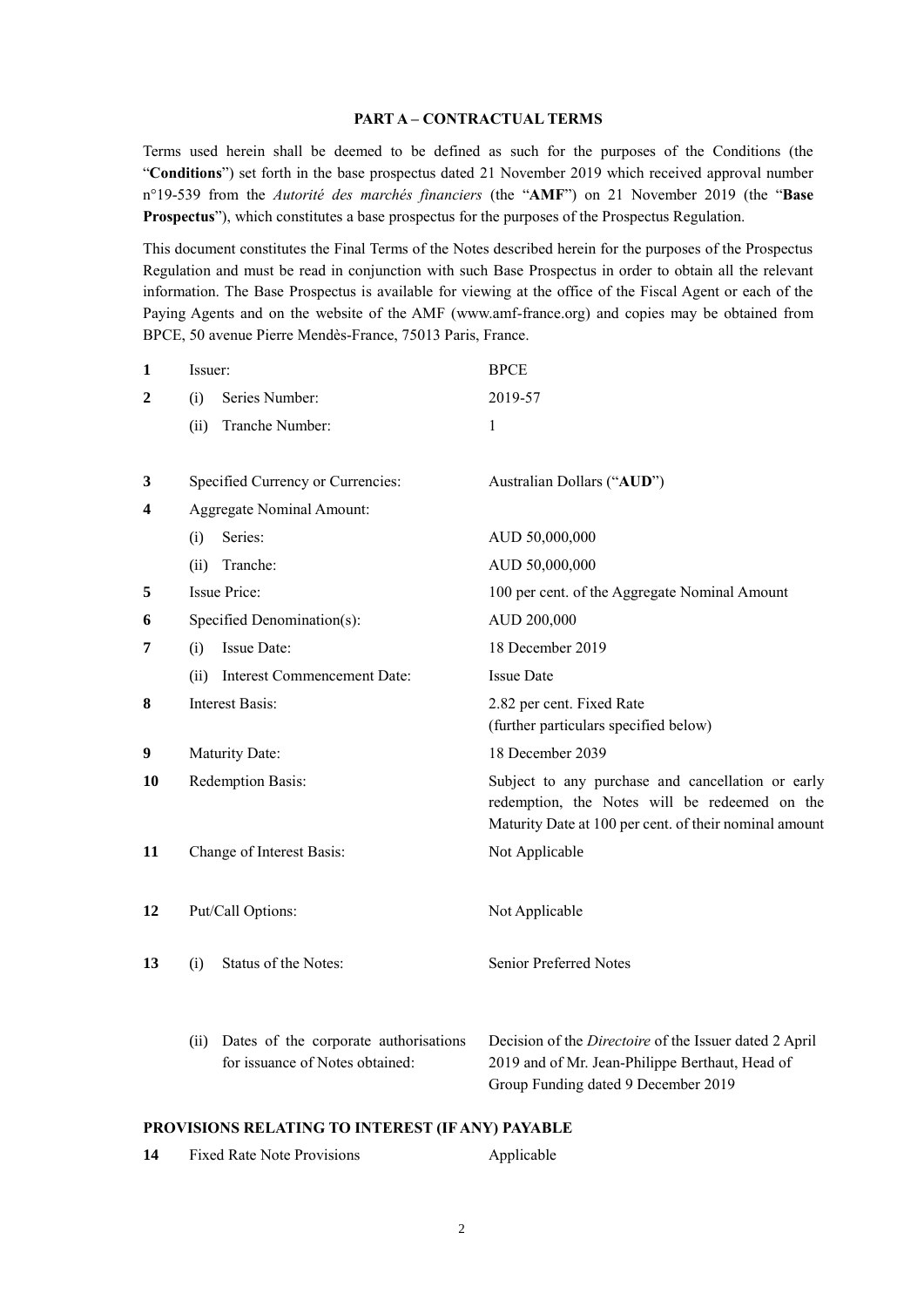|    | Rate of Interest:<br>(i)                                                                                                                                                                                                                                                                                                                | 2.82 per cent. per annum payable in arrear on each<br><b>Interest Payment Date</b>               |
|----|-----------------------------------------------------------------------------------------------------------------------------------------------------------------------------------------------------------------------------------------------------------------------------------------------------------------------------------------|--------------------------------------------------------------------------------------------------|
|    | Interest Payment Date(s):<br>(ii)                                                                                                                                                                                                                                                                                                       | 18 December in each year commencing on 18<br>December 2020 up to and including the Maturity Date |
|    | (iii) Fixed Coupon Amount(s):                                                                                                                                                                                                                                                                                                           | AUD 5,640 per Note of AUD 200,000 Specified<br>Denomination                                      |
|    | (iv) Broken Amount(s):                                                                                                                                                                                                                                                                                                                  | Not Applicable                                                                                   |
|    | Day Count Fraction:<br>(v)                                                                                                                                                                                                                                                                                                              | 30/360, unadjusted                                                                               |
|    | (vi) Resettable:                                                                                                                                                                                                                                                                                                                        | Not Applicable                                                                                   |
|    | (vii) Determination Dates:                                                                                                                                                                                                                                                                                                              | 18 December in each year                                                                         |
|    | (viii) Payments on Non-Business Days                                                                                                                                                                                                                                                                                                    | As per Conditions                                                                                |
| 15 | Floating Rate Note Provisions                                                                                                                                                                                                                                                                                                           | Not Applicable                                                                                   |
| 16 | Zero Coupon Note Provisions                                                                                                                                                                                                                                                                                                             | Not Applicable                                                                                   |
| 17 | <b>Inflation Linked Interest Note Provisions</b>                                                                                                                                                                                                                                                                                        | Not Applicable                                                                                   |
|    | <b>PROVISIONS RELATING TO REDEMPTION</b>                                                                                                                                                                                                                                                                                                |                                                                                                  |
| 18 | Call Option                                                                                                                                                                                                                                                                                                                             | Not Applicable                                                                                   |
| 19 | Put Option                                                                                                                                                                                                                                                                                                                              | Not Applicable                                                                                   |
| 20 | MREL/TLAC Disqualification Event Call<br>Option:                                                                                                                                                                                                                                                                                        | Applicable                                                                                       |
| 21 | Final Redemption Amount of each Note                                                                                                                                                                                                                                                                                                    | AUD 200,000 per Note of AUD 200,000 Specified<br>Denomination                                    |
| 22 | Inflation Linked Notes - Provisions relating<br>to the Final Redemption Amount:                                                                                                                                                                                                                                                         | Not Applicable                                                                                   |
| 23 | Early Redemption Amount                                                                                                                                                                                                                                                                                                                 |                                                                                                  |
|    | Early Redemption Amount(s) of each<br>(i)<br>Senior Note payable on redemption<br>of<br>the<br>occurrence<br>upon<br>an<br>MREL/TLAC Disqualification Event<br>(Condition 6(g)), if applicable, a<br>Withholding Tax Event (Condition<br>$6(i)(i)$ ), a Gross-Up Event (Condition<br>6(i)(ii)) or for Illegality (Condition<br>$6(1)$ : | AUD 200,000 per Note of AUD 200,000 Specified<br>Denomination                                    |
|    | Early Redemption Amount(s) of each<br>(ii)<br>Subordinated<br>Note<br>payable<br>on                                                                                                                                                                                                                                                     | Not Applicable                                                                                   |
|    |                                                                                                                                                                                                                                                                                                                                         |                                                                                                  |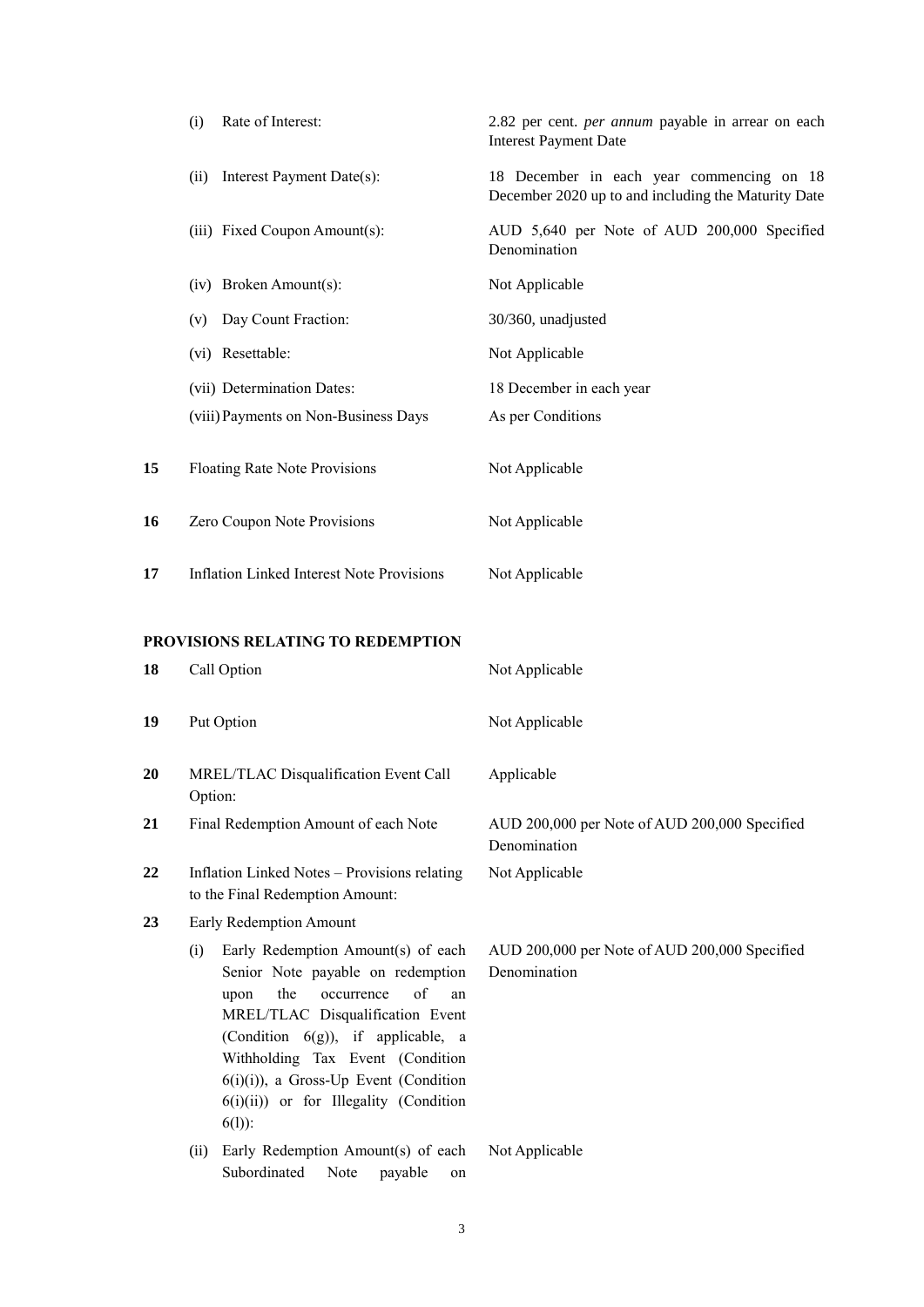redemption upon the occurrence of a Capital Event (Condition 6(h), a Withholding Tax Event (Condition 6(i)(i), a Gross-Up Event (Condition  $6(i)(ii)$ ) or a Tax Deductibility Event (Condition 6(i)(iii)):

- (iii) Redemption for taxation reasons permitted on days others than Interest Payment Dates (Condition 6(i)): Yes
- (iv) Unmatured Coupons to become void upon early redemption (Materialised Bearer Notes only) (Condition 7(f)): Not Applicable

## **GENERAL PROVISIONS APPLICABLE TO THE NOTES**

| 24 | Form of Notes:                                                                                                          | Dematerialised Notes                                                                                          |  |
|----|-------------------------------------------------------------------------------------------------------------------------|---------------------------------------------------------------------------------------------------------------|--|
|    | Form of Dematerialised Notes:<br>(i)                                                                                    | Bearer form (au porteur)                                                                                      |  |
|    | Registration Agent:<br>(ii)                                                                                             | Not Applicable                                                                                                |  |
|    | Temporary Global Certificate:<br>(iii)                                                                                  | Not Applicable                                                                                                |  |
|    | (iv) Applicable TEFRA exemption:                                                                                        | Not Applicable                                                                                                |  |
| 25 | Financial Centre(s):                                                                                                    | TARGET, Sydney                                                                                                |  |
| 26 | Talons for future Coupons or Receipts to be<br>attached to Definitive Notes (and dates on<br>which such Talons mature): | Not Applicable                                                                                                |  |
| 27 | Details relating to Instalment Notes: amount<br>of each instalment, date on which each<br>payment is to be made:        | Not Applicable                                                                                                |  |
| 28 | Redenomination provisions:                                                                                              | Not Applicable                                                                                                |  |
| 29 | Purchase in accordance with applicable<br>French laws and regulations:                                                  | Applicable                                                                                                    |  |
| 30 | Consolidation provisions:                                                                                               | Not Applicable                                                                                                |  |
| 31 | Meeting and Voting Provisions (Condition                                                                                | Contractual Masse shall apply                                                                                 |  |
|    | $11$ :                                                                                                                  | Name and address of the Representative:                                                                       |  |
|    |                                                                                                                         | As per Condition 11(c)                                                                                        |  |
|    |                                                                                                                         | Name and address of the alternate Representative:                                                             |  |
|    |                                                                                                                         | As per Condition 11(c)The Representative will receive a<br>remuneration of EUR 2,000 (excluding VAT) per year |  |

4

so long as any of the Notes remains outstanding.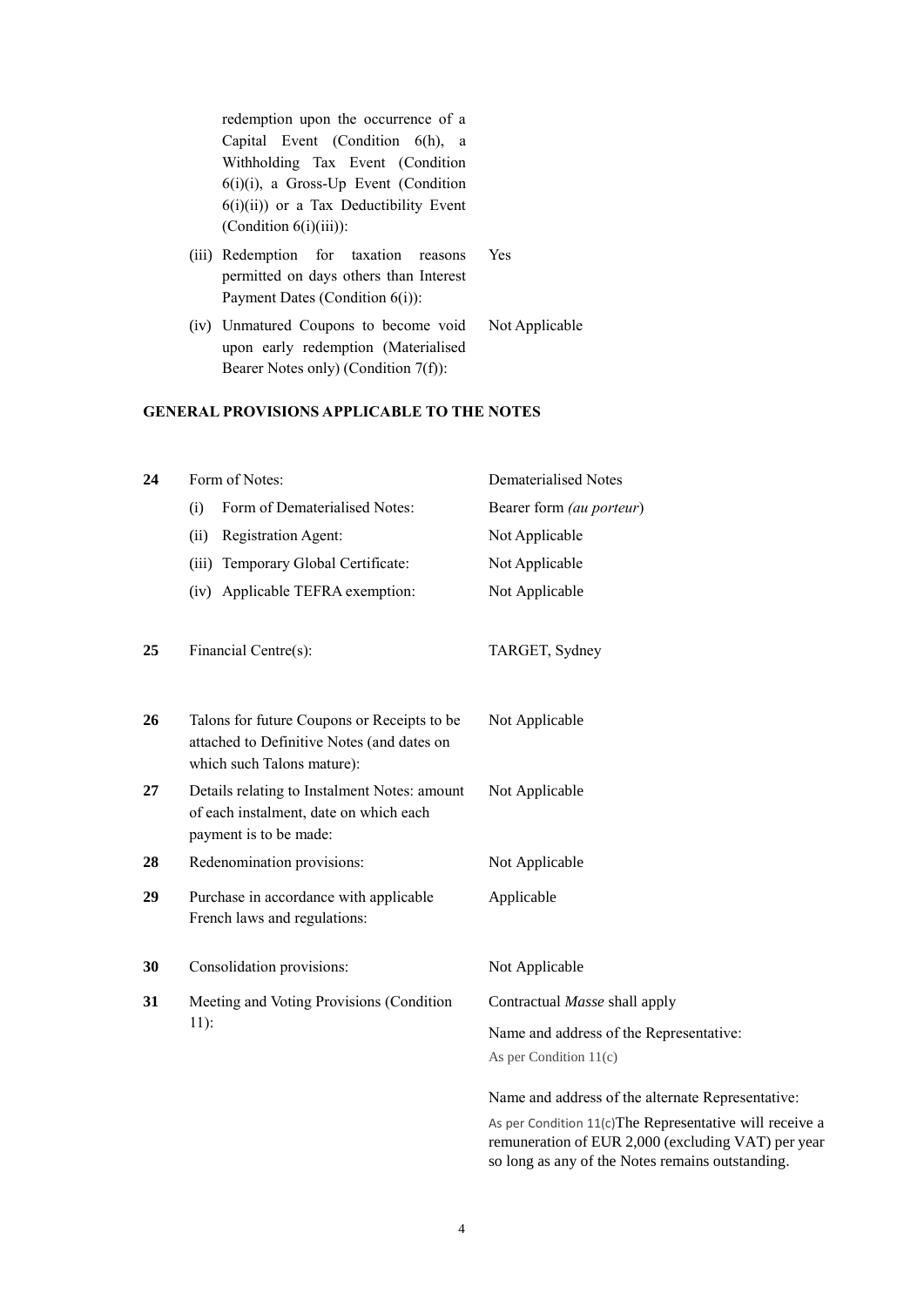# **RESPONSIBILITY**

The Issuer accepts responsibility for the information contained in these Final Terms.

Signed on behalf of BPCE

Duly represented by:

Mr. Jean-Philippe Berthaut, Head of Group Funding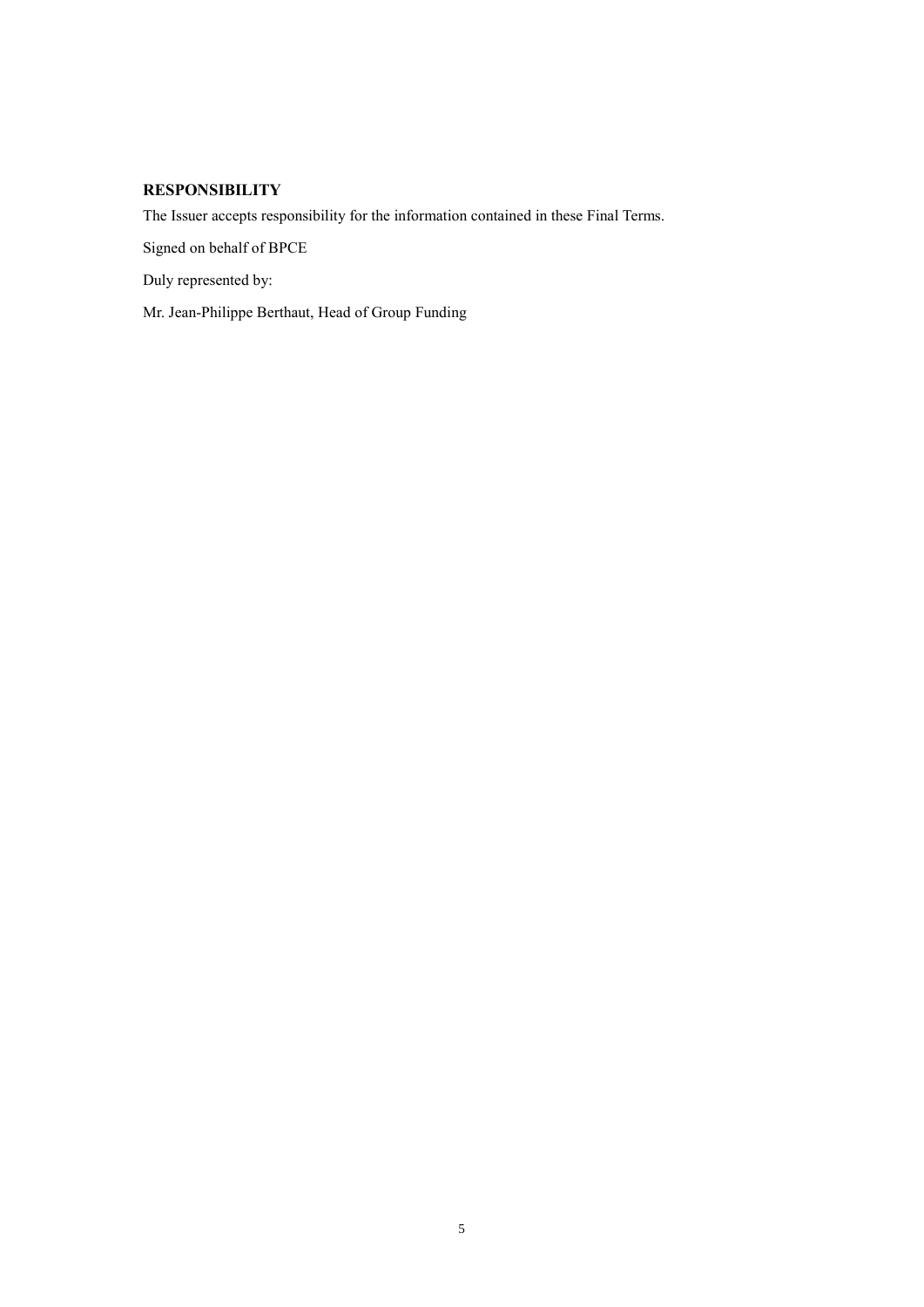### **PART B – OTHER INFORMATION**

### **1 LISTING AND ADMISSION TO TRADING**

|   | Listing and Admission to trading<br>(i) |                                       | Application has been made by the Issuer (or on its<br>behalf) for the Notes to be listed and admitted to trading<br>on Euronext Paris with effect from the Issue Date. |
|---|-----------------------------------------|---------------------------------------|------------------------------------------------------------------------------------------------------------------------------------------------------------------------|
|   | (i)<br>admission to trading:            | Estimate of total expenses related to | EUR 11,725                                                                                                                                                             |
| 2 | <b>RATINGS</b>                          |                                       |                                                                                                                                                                        |
|   | Ratings:                                |                                       | The Notes to be issued have been rated:                                                                                                                                |
|   |                                         |                                       | $S\&P: A+$                                                                                                                                                             |
|   |                                         |                                       | S&P is established in the European Union and<br>registered under Regulation (EC) No 1060/2009 as<br>amended.                                                           |

## **3 INTERESTS OF NATURAL AND LEGAL PERSONS INVOLVED IN THE ISSUE**

Save as discussed in "Subscription and Sale", so far as the Issuer is aware, no person involved in the offer of the Notes has an interest material to the offer.

## **4 FIXED RATE NOTES AND RESETTABLE NOTES ONLY – YIELD**

|   | Indication of yield:                                                                                         | 2.82%                                                                                                                  |  |  |
|---|--------------------------------------------------------------------------------------------------------------|------------------------------------------------------------------------------------------------------------------------|--|--|
|   |                                                                                                              | The yield is calculated at the Issue Date on the basis of<br>the Issue Price. It is not an indication of future yield. |  |  |
| 5 | <b>OPERATIONAL INFORMATION</b>                                                                               |                                                                                                                        |  |  |
|   | ISIN:                                                                                                        | FR0013468345                                                                                                           |  |  |
|   | Common Code:                                                                                                 | 209308908                                                                                                              |  |  |
|   | Depositaries:                                                                                                |                                                                                                                        |  |  |
|   | Euroclear France to act as Central<br>(i)<br>Depositary:                                                     | Yes                                                                                                                    |  |  |
|   | Common Depositary for Euroclear and<br>(ii)<br>Clearstream:                                                  | N <sub>0</sub>                                                                                                         |  |  |
|   | Any clearing system(s) other than Euroclear<br>and Clearstream and the relevant<br>identification number(s): | Not Applicable                                                                                                         |  |  |
|   | Delivery:                                                                                                    | Delivery against payment                                                                                               |  |  |
|   | Names and addresses of additional Paying<br>$Agent(s)$ (if any):                                             | Not Applicable                                                                                                         |  |  |
| 6 | <b>DISTRIBUTION</b>                                                                                          |                                                                                                                        |  |  |
|   | Method of distribution:<br>(i)                                                                               | Non-syndicated                                                                                                         |  |  |
|   |                                                                                                              |                                                                                                                        |  |  |

(ii) If syndicated: